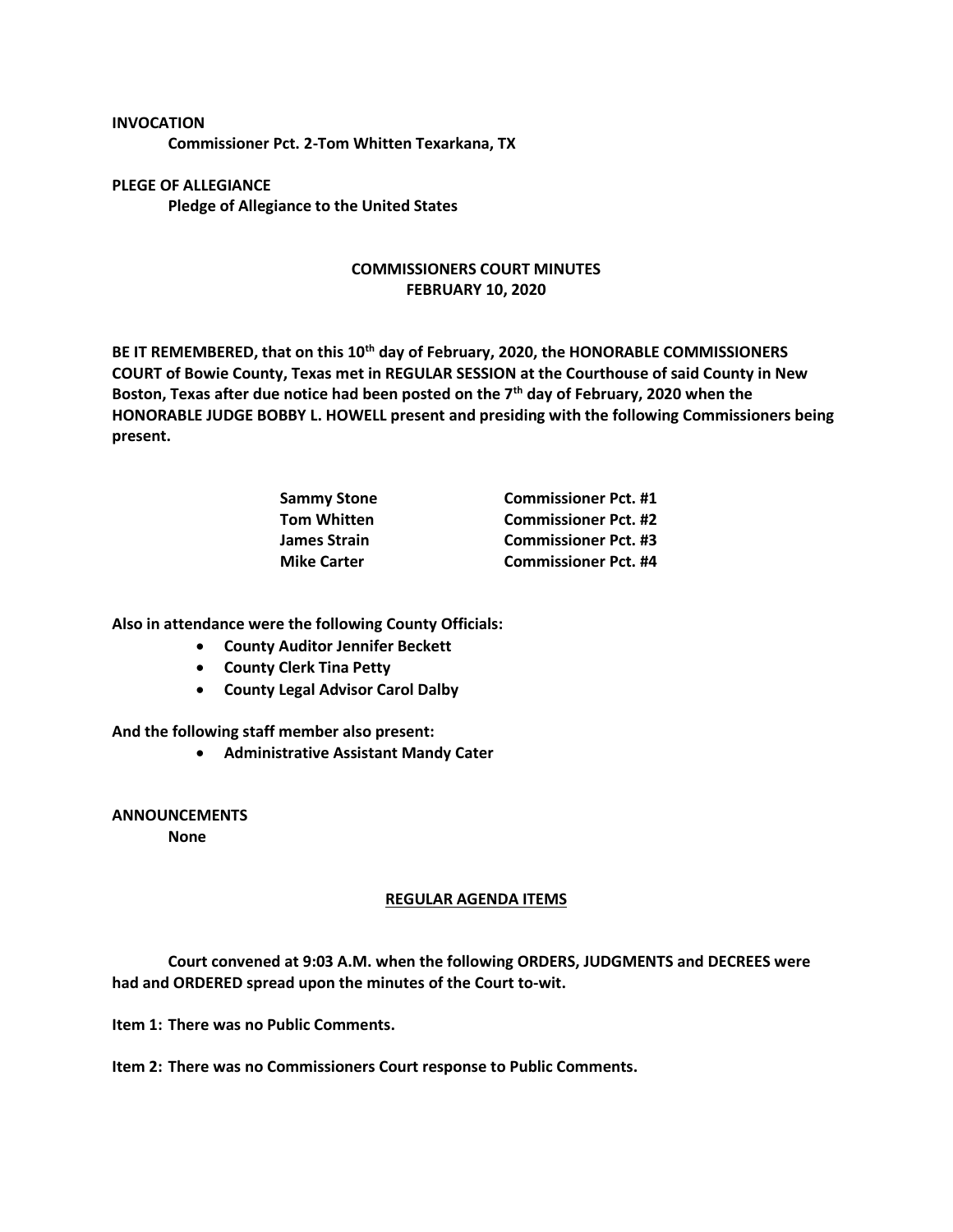- **Item 3: On this 10th day of February, 2020, a motion was made by Commissioner James Strain and duly second by Commissioner Mike Carter to approve terms for Bowie County Emergency Services District #6 (DeKalb). Motion was put to a vote and all Commissioners voted yes and none voted no. Motion carried.**
- **Item 4: On this 10th day of February, 2020, a motion was made by Commissioner Sammy Stone and duly second by Commissioner Mike Carter to approve the Interlocal Agreement for Election Services between the City of Leary and Bowie County. Motion was put to a vote and all Commissioners voted yes and none voted no. Motion carried.**
- **Item 5: On this 10th day of February, 2020, a motion was made by Commissioner Mike Carter and duly second by Commissioner James Strain to approve an Interlocal Agreement between Montgomery County and Bowie County for the detention of Juvenile Offenders. Motion was put to a vote and all Commissioners voted yes and none voted no. Motion carried.**
- **Item 6: On this 10th day of February, 2020, a motion was made by Commissioner Tom Whitten and duly second by Commissioner Mike Carter to bring back to table bids for transport of Forensic Autopsies. Motion was put to a vote and all Commissioners voted yes and none voted no. Motion carried.**
- **Item 7: On this 10th day of February, 2020, a motion was made by Commissioner Mike Carter and duly second by Commissioner James Strain to accept the low bid from MidSouth Transport Services (for transport of Forensic Autopsies to take effect on March 9, 2020). Motion was put to a vote and all Commissioners voted yes and none voted no. Motion carried.**
- **Item 8: On this 10th day of February, 2020, a motion was made by Commissioner Mike Carter and duly second by Commissioner James Strain to advertise the lease/purchase financing for three (3) Mack trucks through the Interlocal Purchasing System (TIPS) for thirteen (13) months in the amount of \$127,000 (each) for Pct. 4. Motion was put to a vote and all Commissioners voted yes and none voted no. Motion carried.**
- **Item 9: On this 10th day of February, 2020, a motion was made by Commissioner Mike Carter and duly second by Commissioner Tom Whitten to approve the Auditor's Monthly Reports for the months of October, November and December 2019 and January 2020. Motion was put to a vote and all Commissioners voted yes and none voted no. Motion carried.**

**Item 10: On this 10th day of February, 2020, a motion was made by Commissioner Tom Whitten and duly second by Commissioner Mike Carter to approve budget adjustments (line item transfers) as presented. Motion was put to a vote and all Commissioners voted yes and none voted no. Motion carried.**